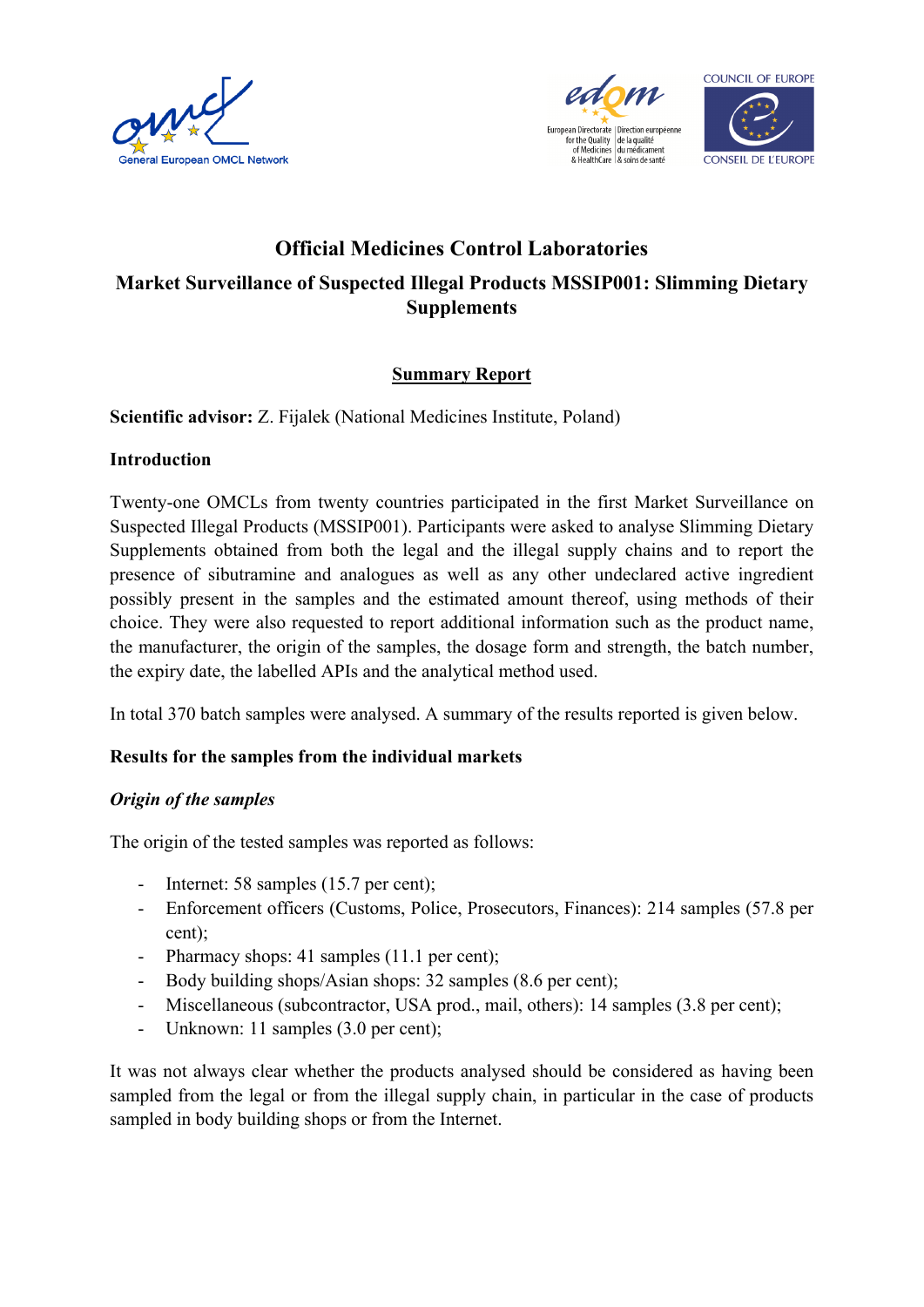### *Undeclared APIs found in the samples*

At least one undeclared active pharmaceutical ingredient (API) was found in 173 products (47 per cent of the batch samples analysed), including 3 products sampled in pharmacy shops.

About 40 different undeclared active substances were identified by the participants, with the following occurrence:

- Sibutramine and sibutramine analogues were the most frequently detected APIs (found in 126 samples, representing 34 per cent);
- Phenolphthalein was found in 31 samples (8.3 per cent);
- Caffeine was found in 24 samples (6.5 per cent);
- Sildenafil and analogues were found in 13 samples (3.5 per cent);
- Metformin was found in 6 samples (1.6 per cent);
- Fluoxetine and rimonabant were found in 5 samples (1.3 per cent);
- Yohimbine, ephedrine/pseudoephedrine, fenfluramine, propranolol and nifedipine were found in 4 samples (1.1 per cent);
- Sennosides (A/B), lignocaine and thyroid hormones were found in 3 samples (0.8 per cent);
- Hydroxyantracene glycosides were found in 2 samples (0.5 per cent);
- Diazepam, hydrochlorothiazide, orlistat, benzylpiperazeine, theobromine, vitamin E, serotonine, piperin, bysacodil, synephrine, diethylpropion, chromium picolinate, carnitine, nicotinamide, chlordiazepoxyde, choranaline, quinine and progesterone were found in one sample (less than 0.3 per cent).

When herbal drugs appeared on the label of a product, it was not always clear whether the active substances found in the sample which are natural components of these herbal drugs (e.g. caffeine, quinine, synephrine, capsaicin or asarinine), should be considered as declared or undeclared substances. It appeared that this could depend on national interpretations and therefore varies from one country to another.

The estimated amount reported per unit (mainly capsules) was variable, for example traces up to 30 mg for sibutramine, 13 mg for fluoxetine and synephrine, 94 mg for phenolphthalein, 118 mg for metformin, or 120 mg for caffeine.

## *Analytical methods used by the laboratories*

The following methods were used alone or in combination by the participants for the analysis of the samples:

- IR (one laboratory)
- TLC (one laboratory)
- UV-Vis (one laboratory)
- HPLC-UV; HPLC-DAD (thirteen laboratories)
- HPLC-MS (ten laboratories)